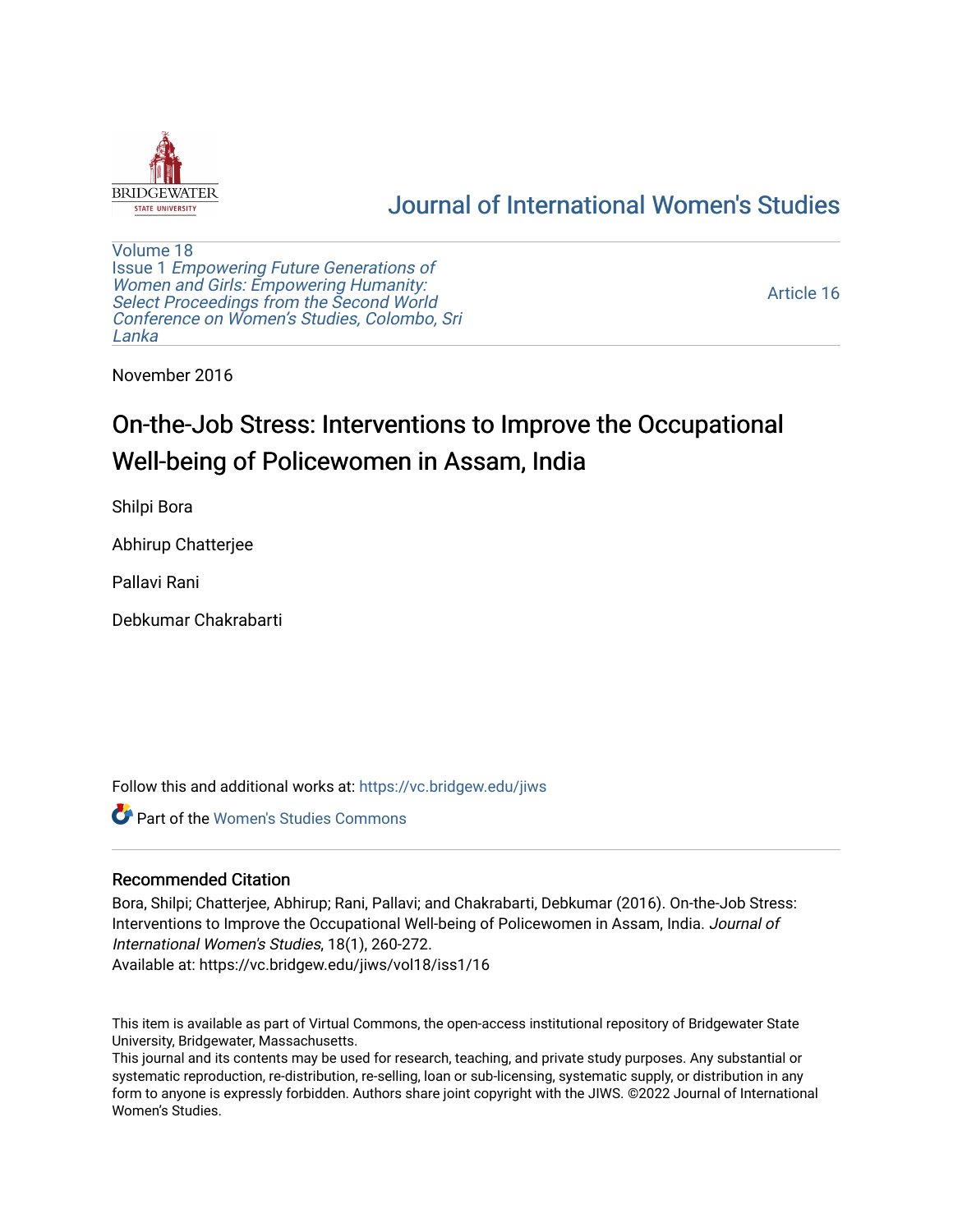#### Bora et al.: Occupational Well-being of Policewomen in Assam, India

This journal and its contents may be used for research, teaching and private study purposes. Any substantial or systematic reproduction, re-distribution, re-selling, loan or sub-licensing, systematic supply or distribution in any form to anyone is expressly forbidden. ©2016 Journal of International Women's Studies.

#### **On-the-Job Stress: Interventions to Improve the Occupational Well-being of Policewomen in Assam, India**

Shilpi Bora<sup>[1](#page-1-0)</sup>, Abhirup Chatterjee, Pallavi Rani, Debkumar Chakrabarti

#### **Abstract**

This article discusses the results of a study with an all-women police station and other police stations in Guwahati, Assam, India, considering their occupational stress and hazards related to womanhood issues. In this descriptive study, a sample of 30 women police was selected by purposive sampling and analyses were performed using responses to a questionnaire method and individual/group meetings. Well-being as well as levels of satisfaction leading to the commitment of the policewomen to their organization have been identified. A majority opined about experiencing occupational stress/hazards related to issues specific to womanhood. Ergonomic, onthe-job criteria, and appropriate design interventions, may address their stress and related concerns. Women's hygiene specific issues in the workplace was a major concern. A few remedial design attempts have been proposed and some such improvements have been implemented by authorities to upgrade the women's police station. In addition to the physical and mental well-being of existing policewomen enabling them to perform their duties effectively and efficiently, such sympathetic developments have created a positive niche to motivate more young women to enter the police force.

*Keywords*: Indian policewomen, occupational stress and discomfort, womanhood issues

#### **Introduction**

 $\overline{a}$ 

Today in India, many women are striving for equality with men outside of the home, including making contributions to the nation by entering into once male-dominated professions such as the police force. Considered as one of the more masculine occupations, the job of police personnel is indeed a challenging one, which encompasses uncertainty in many areas, including long hours of duty, sudden, unexpected deployments and exposure to unavoidable risky circumstances, to name a few. In the prevailing socio-cultural arrangement, policewomen are often overstrained and thus, find it difficult to maintain equilibrium between their job and homemaking responsibilities. This raises some situational concerns about the women in police service, including universal gender bias within the police force; the contexts/situations that police women are compelled to bear while satisfying their job responsibilities.

The empowerment of women requires a multidimensional approach. In India, sources of change are evident across many platforms including Women's Studies scholarship and activism, which has become a vital outlet to express directions for change. Similarly, the Government has

<span id="page-1-0"></span><sup>1</sup> Shilpi Bora is pursuing a PhD at the Indian Institute of Technology, Guwahati, Assam, India. She is a senior research fellow in the Department of Design and her specialization is Ergonomics. Her tentative research area is Ergonomic design intervention towards occupational well-being specific to addressing women's issues relevant policing. [shilpi.bora@iitg.ernet.in;](mailto:shilpi.bora@iitg.ernet.in) [drachatterjee@iitg.ernet.in;](mailto:drachatterjee@iitg.ernet.in) [r.pallavi@iitg.ernet.in,](mailto:r.pallavi@iitg.ernet.in) dc@iitg.ernet.in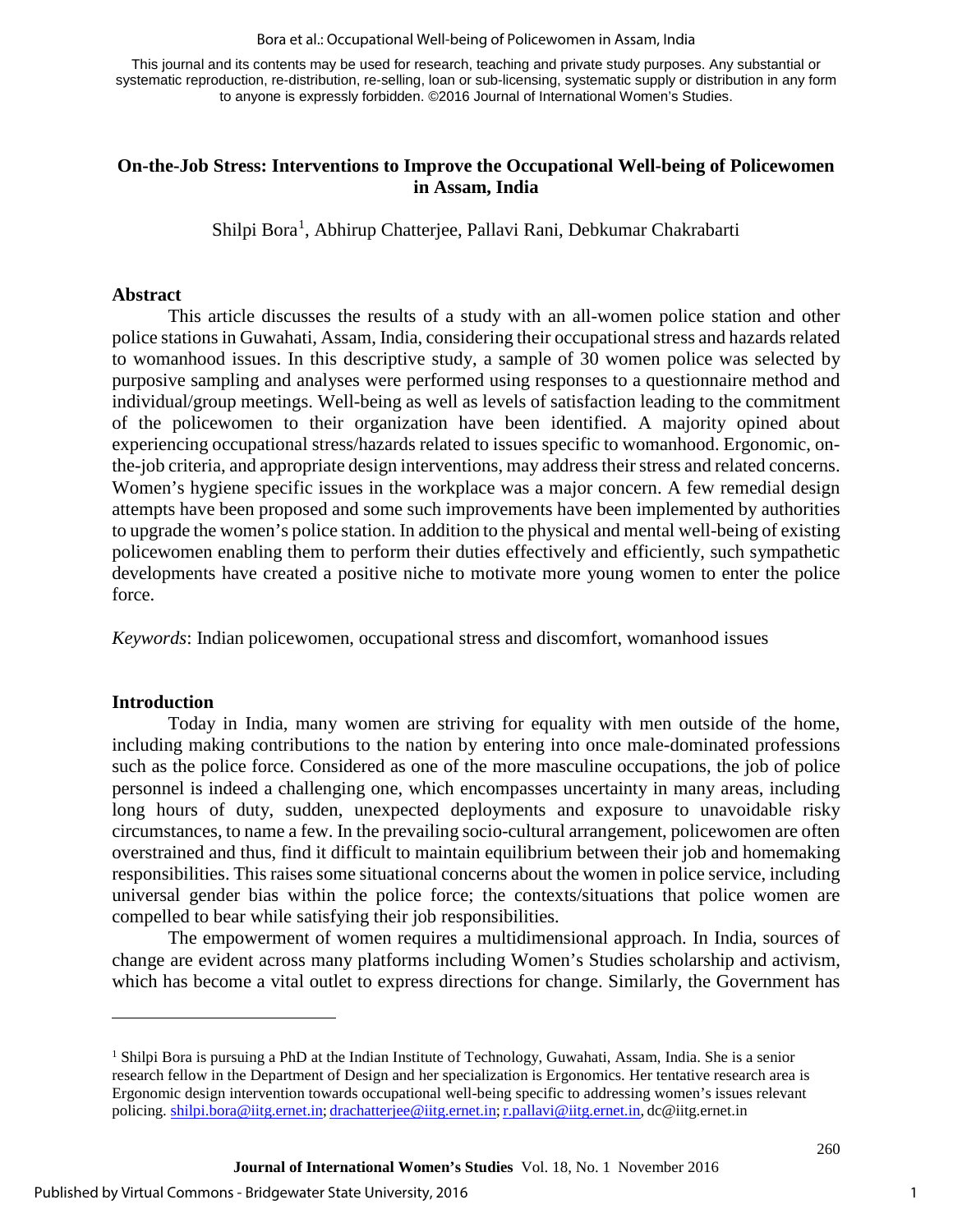promoted a sequence of pioneering tactics to ensure equal opportunities and empowerment of women in all respects. (Srinivasa & Siddegowda, 2015). Within the police force, the Government of India has emphasized quotas for hiring women police up to 33% (the Parliament of India to the Ministry of Home Affairs or MHA, 2014-15). To achieve this gaol necessitates augmented capacity building, and attitudinal and behavioural changes to empower women within the police force. Women Police are an integral part of police organizations globally; in India there has been a moderate increase in the number of policewomen. Assam, the largest of the North-eastern states of India, ranks last—at 36—with the lowest percentage of women in the police force (0.93%), vs. Chandigarh, in 2015, with the highest percentage of 14.60%; (Rao, 2015). The reasons for these are varied, including common social attitudes toward women, the general perception of police force being an utterly male domain, policy level hurdles such as the recruitment process, promotion and retention, including—importantly—the lack of the most basic of facilities such as toilets and housing. Beyond this, policies regarding maternity leave and child care have not been addressed (Rao, 2015). Consequently, serious attention and interventions must emerge, to address women's compromised occupational well-being, including health hazards that create stress for women currently in the force. Some of these needs include separate barracks for rest, day care facilities and toilet facilities.

The improvement of specific aspects of the workplace environment in every police station has begun to accrue attention, including ergonomic design interventions of facilities and basic amenities. The goal is to facilitate the interaction of human beings (policewomen) with their job responsibilities in their existing environments. Ergonomics and ergonomic design in general intend to enhance the human performance by providing them with lesser stress and better workspace, leading to better productivity and safety. In this context, our present research attempted to identify occupational stress factors and hazards experienced by women police officers in the workplace from the perspective of ergonomics and design intervention feasibilities, including assessment of the prerequisites for a stress-free workplace environment for policewomen.

#### **Methodology**

The study is based on primary data and secondary data. Primary data were compiled from survey-based personal interviews and individual responses to a subjective assessment questionnaire. Secondary data were amassed from the office of the Commissioner of Police, journals, newspapers, articles and other published sources. The questionnaire was administered (Table1) to thirty women police personnel ( $n = 30$ , selected by purposive, non-probability sampling) of different ranks posted in the Pan Bazar Police Station (Guwahati, Assam, India), after explaining the purpose of the study and obtaining their individual, informed consent.

The design of the study was descriptive in nature, wherein we attempted to assess the occupational concerns, health hazards, and stress policewomen experience in their workplace. The "workplace" extended to their out-station duties including patrolling, traffic duty, and the like. Individual interviews (audio recording with individual informed consent) were collected to seek follow-up information and opinions. The interview schedule helped us to explain the purpose of the survey to the respondents and anticipate gathering relevant information. Later, after analysing the responses of the questionnaire and interviews, some possible design interventions were shared with higher authorities with a two-dimensional (2D, drawing on paper) schematic working plan suggesting the framed interventions towards a better working condition of women in the police station.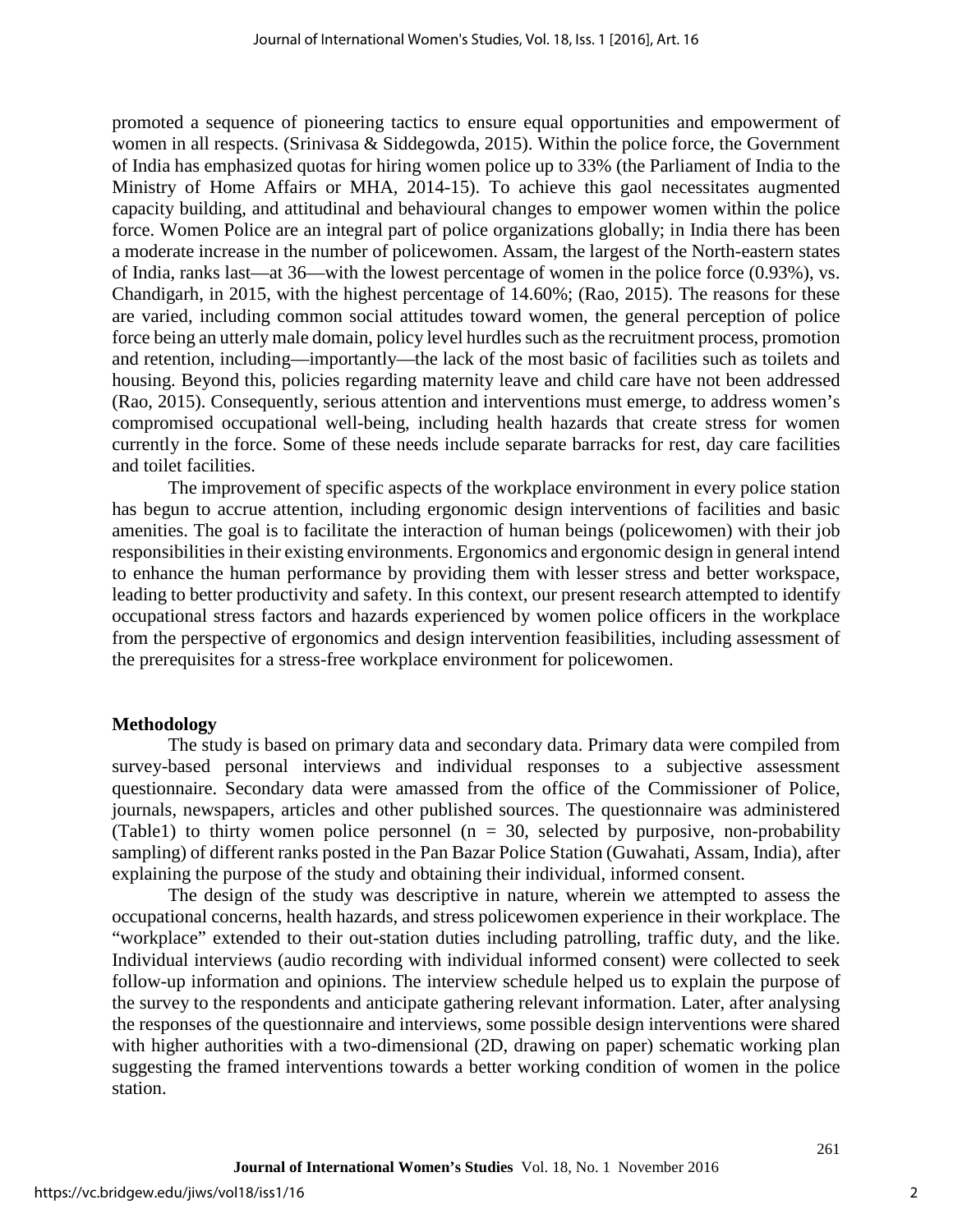## **Table 1. Participant response questionnaire for subjective assessment of workplace and onjob amenities**

|                | Part A: Exposure to occupational and environmental stress and perceived well-          |  |  |  |  |  |  |  |  |  |
|----------------|----------------------------------------------------------------------------------------|--|--|--|--|--|--|--|--|--|
| being          |                                                                                        |  |  |  |  |  |  |  |  |  |
|                | Please use the following response scale to indicate the extent to which you agree with |  |  |  |  |  |  |  |  |  |
|                | each statement regarding your job satisfaction. Please choose the scale that is most   |  |  |  |  |  |  |  |  |  |
|                | closely applicable for each statement:                                                 |  |  |  |  |  |  |  |  |  |
|                | (1) Strongly agree; (2) Agree; (3) Neither Agree nor Disagree; (4) Disagree and (5)    |  |  |  |  |  |  |  |  |  |
|                | Strongly disagree                                                                      |  |  |  |  |  |  |  |  |  |
|                | Law enforcement is generally regarded as a masculine job, however, we feel that        |  |  |  |  |  |  |  |  |  |
| $\mathbf{1}$   | convenience is equally important for us                                                |  |  |  |  |  |  |  |  |  |
| $\overline{2}$ | Consecutive shifts / intermittent repetitions of Administrative work are common        |  |  |  |  |  |  |  |  |  |
| 3              | Staff shortages cause stress                                                           |  |  |  |  |  |  |  |  |  |
| $\overline{4}$ | Lack of resources cause stress                                                         |  |  |  |  |  |  |  |  |  |
| 5              | Unequal sharing of work responsibilities cause stress                                  |  |  |  |  |  |  |  |  |  |
|                | Shift work causes stress for women's situations such as pregnancy, lactation and       |  |  |  |  |  |  |  |  |  |
| 6              | menstruation                                                                           |  |  |  |  |  |  |  |  |  |
| $\tau$         | Traumatic events affect psychophysical health                                          |  |  |  |  |  |  |  |  |  |
| 8              | Social life outside the job is impacted by duty regimen                                |  |  |  |  |  |  |  |  |  |
|                | Occupation-related health issues in special cases like pregnancy, expecting            |  |  |  |  |  |  |  |  |  |
| 9              | mother, lactating mother, menstruation period                                          |  |  |  |  |  |  |  |  |  |
| 10             | Not finding time to stay in good physical condition                                    |  |  |  |  |  |  |  |  |  |
|                | Feelings like you are always on the job and other responsibilities are                 |  |  |  |  |  |  |  |  |  |
| 11             | compromised                                                                            |  |  |  |  |  |  |  |  |  |
| 12             | Working beyond working hours introduces boredom                                        |  |  |  |  |  |  |  |  |  |
| 13             | Noisy work areas                                                                       |  |  |  |  |  |  |  |  |  |
| 14             | Frequent interruptions bring disturbance in the work place                             |  |  |  |  |  |  |  |  |  |
| 15             | Inadequate or poor quality equipment/maintenance                                       |  |  |  |  |  |  |  |  |  |
| 16             | Unfair work environment                                                                |  |  |  |  |  |  |  |  |  |
| 17             | Lack of a modern systems/apparatus on duty                                             |  |  |  |  |  |  |  |  |  |
| 18             | Occupational health issues (e.g. back pain, neck pain, joint pain)                     |  |  |  |  |  |  |  |  |  |
| 19             | A solid infrastructure brings satisfactions while doing work                           |  |  |  |  |  |  |  |  |  |
| 20             | Lack of resources in professional/promotional                                          |  |  |  |  |  |  |  |  |  |
| 21             | Working alone at night is risky, and I don't feel safe                                 |  |  |  |  |  |  |  |  |  |
| 22             | Prolong standing affects physical health                                               |  |  |  |  |  |  |  |  |  |
|                | Lack of separate modular convenience/prompt service utilities in every police          |  |  |  |  |  |  |  |  |  |
| 23             | station                                                                                |  |  |  |  |  |  |  |  |  |
|                | Basic amenities such as isolated /separate restrooms and child care units are still    |  |  |  |  |  |  |  |  |  |
| 24             | a major requirement for women police personnel                                         |  |  |  |  |  |  |  |  |  |
|                | Lack of residential accommodations, seen as one of the major impediments faced         |  |  |  |  |  |  |  |  |  |
| 25             | by women in joining police force                                                       |  |  |  |  |  |  |  |  |  |
|                | I am involved in outdoor activities such as patrolling, security duty on several       |  |  |  |  |  |  |  |  |  |
| 26             | occasions, touring in and outside the district where mobile convenience facility is    |  |  |  |  |  |  |  |  |  |
|                | a compulsory requirement, which I do not have in most cases.                           |  |  |  |  |  |  |  |  |  |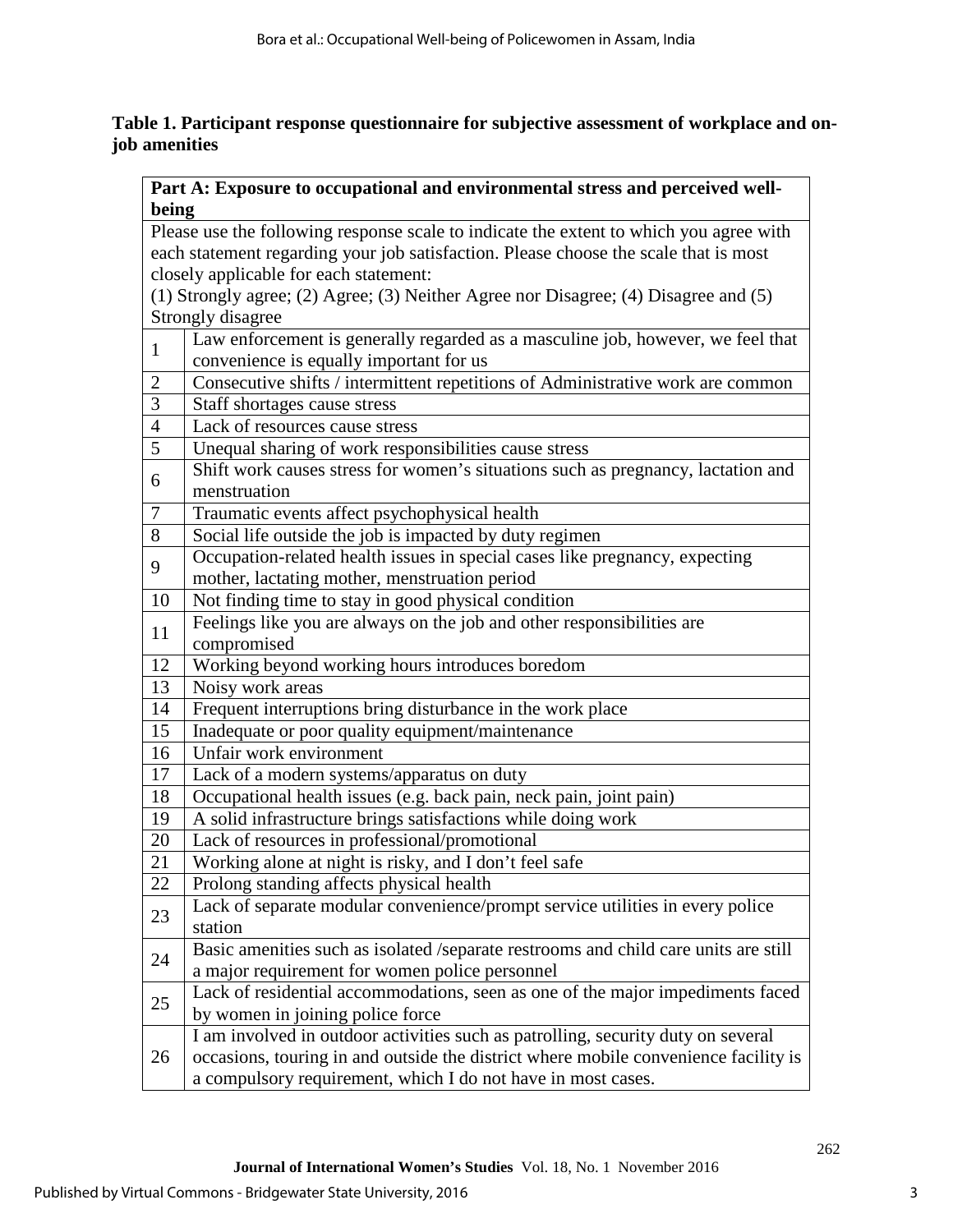| Crèches/day care centres in the police station for working mothers will help them<br>27     |  |  |  |  |  |  |  |  |  |  |
|---------------------------------------------------------------------------------------------|--|--|--|--|--|--|--|--|--|--|
| to take care of their children                                                              |  |  |  |  |  |  |  |  |  |  |
| Part B: On-the-job satisfaction                                                             |  |  |  |  |  |  |  |  |  |  |
| Please respond to the following statements to indicate the extent to which you agree        |  |  |  |  |  |  |  |  |  |  |
| with each regarding your job satisfaction. Please choose 'Yes' or 'No' for each             |  |  |  |  |  |  |  |  |  |  |
| statement.                                                                                  |  |  |  |  |  |  |  |  |  |  |
| $\mathbf{1}$<br>Public attitudes towards women police is awkward<br>$\overline{2}$          |  |  |  |  |  |  |  |  |  |  |
| There is a lack of separate utility facilities in police stations                           |  |  |  |  |  |  |  |  |  |  |
| $\overline{3}$<br>Problems related to training                                              |  |  |  |  |  |  |  |  |  |  |
| $\overline{4}$<br>Govt. accommodations for women's issues                                   |  |  |  |  |  |  |  |  |  |  |
| 5<br>Difficulties faced in upbringing of children-day care centre is essential              |  |  |  |  |  |  |  |  |  |  |
| 6<br>Need to have a better working environment in terms of infrastructure                   |  |  |  |  |  |  |  |  |  |  |
| $\overline{7}$<br>Provision of separate toilet facilities at all offices/outposts           |  |  |  |  |  |  |  |  |  |  |
| A modular mobile convenience facility while on outdoor duty is an immediate<br>8            |  |  |  |  |  |  |  |  |  |  |
| need                                                                                        |  |  |  |  |  |  |  |  |  |  |
| <b>Part C: On-the-job Burn-Out</b>                                                          |  |  |  |  |  |  |  |  |  |  |
| Please use the following response scale to indicate the extent to which you agree with      |  |  |  |  |  |  |  |  |  |  |
| each statement regarding your job satisfaction. Please choose the scale that is most        |  |  |  |  |  |  |  |  |  |  |
| closely applicable for each statement:                                                      |  |  |  |  |  |  |  |  |  |  |
| (1) Strongly agree; (2) Agree; (3) Neither Agree nor Disagree; (4) Disagree and (5)         |  |  |  |  |  |  |  |  |  |  |
| Strongly disagree                                                                           |  |  |  |  |  |  |  |  |  |  |
| My work is emotionally exhaustive<br>1                                                      |  |  |  |  |  |  |  |  |  |  |
| $\overline{2}$<br>I feel burnt out because of my work.                                      |  |  |  |  |  |  |  |  |  |  |
| $\overline{3}$<br>My work frustrates me.                                                    |  |  |  |  |  |  |  |  |  |  |
| $\overline{4}$<br>I feel burn out at the end of the working day.                            |  |  |  |  |  |  |  |  |  |  |
| I feel exhausted in the morning only by the thought of another similar day at<br>5<br>work. |  |  |  |  |  |  |  |  |  |  |
| I feel quite energetic while passing time with family, friends and relations<br>6           |  |  |  |  |  |  |  |  |  |  |
| $\overline{7}$<br>I feel I am being paid a fair amount for the work I do.                   |  |  |  |  |  |  |  |  |  |  |
| 8<br>My supervisor is quite competent in doing his/her job.                                 |  |  |  |  |  |  |  |  |  |  |
| 9<br>When I do a good job, I receive the recognition that I should receive.                 |  |  |  |  |  |  |  |  |  |  |
| 10<br>The benefits we receive are as good as most other organizations offer.                |  |  |  |  |  |  |  |  |  |  |
| Many of our rules and procedures facilitate doing a good.<br>11                             |  |  |  |  |  |  |  |  |  |  |
| 12<br>Those who do well on the job stand a fair chance of being promoted.                   |  |  |  |  |  |  |  |  |  |  |

#### **Results and Discussion**

A comprehensive inquiry of the present Indian scenario in the above phase included a review of the existing literature on policewomen, as well as Government and other societal awareness programs. This produced several constructive suggestions and recommendations regarding working conditions of women police both in the police station and during their patrolling duty. The Parliamentary Committee on the 'Empowerment of Women' documented the working conditions of women in the police force (in its 2013-14 and 2014-15 reports) emphasizing the lack of facilities for women. The Committee articulated that these issues can only be tackled through focused efforts and consistent follow up by the Government along with time-bound action plans. In addition, the  $6<sup>th</sup>$  and  $7<sup>th</sup>$  National Conferences on Women Police (2014 and Desai, 2016,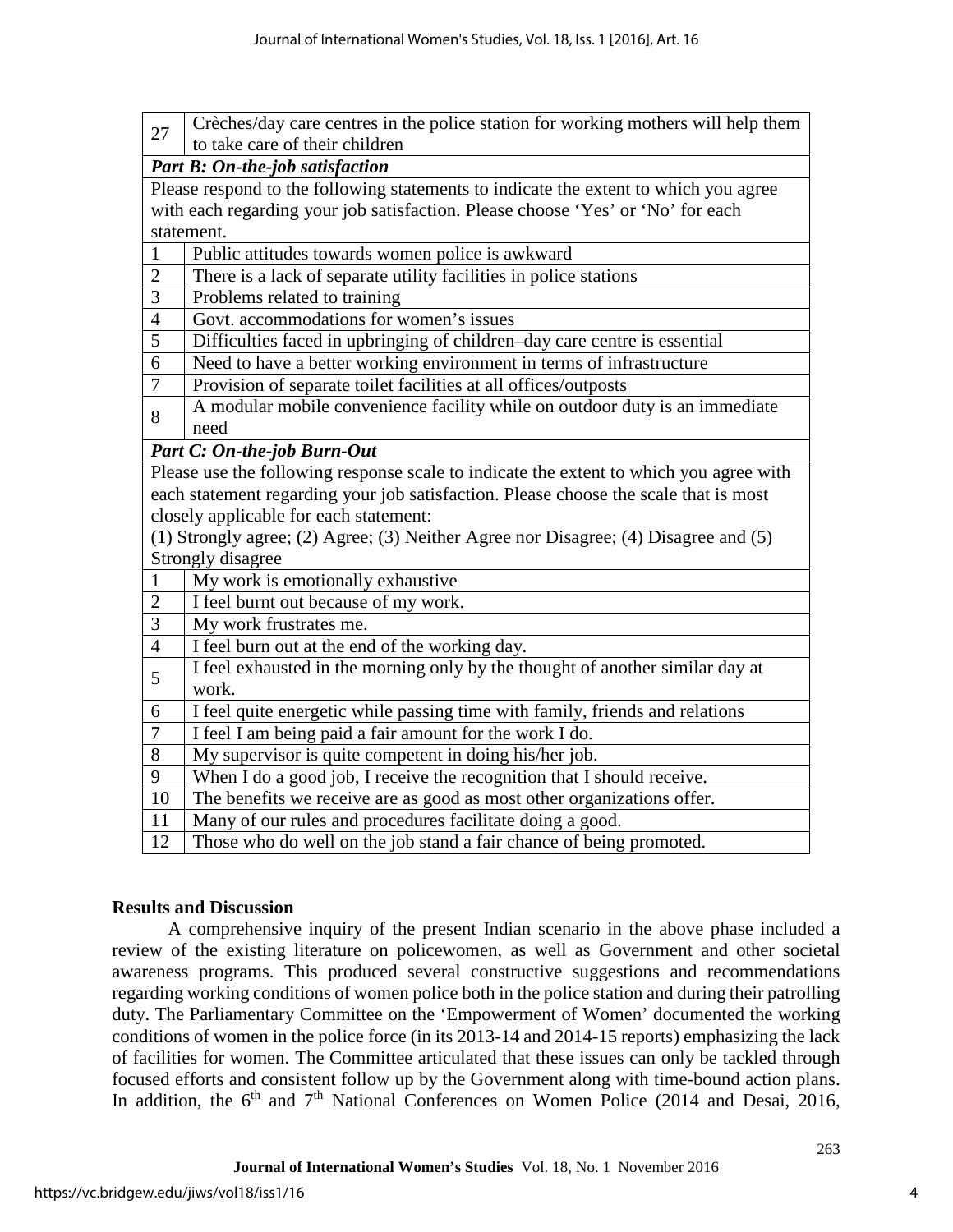respectively) reported the lack of facilities for women personnel and initial phasing in of ergonomic adjustments in workplace facilities. Tables 2, 3, 4 and 5 outline responses from 30 policewomen of Pan Bazaar Police Station, Guwahati with before (abbreviated as B in the tables) and after (abbreviated as A in the tables) ergonomic interventions aimed at a holistic occupational improvement of policewomen.

| Table 2. Survey Results on Exposure to Occupational and Environmental Stress and |  |
|----------------------------------------------------------------------------------|--|
| <b>Perceived Well-Being</b>                                                      |  |

| <b>Sl</b><br>No.        | <b>Statements</b>                                                                                                                              |          | <b>Strongly</b><br>Agree |          | <b>Agree</b> |          | <b>Neutral</b> |          | <b>Disagree</b>         |                | <b>Strongly</b><br><b>Disagree</b> |  |
|-------------------------|------------------------------------------------------------------------------------------------------------------------------------------------|----------|--------------------------|----------|--------------|----------|----------------|----------|-------------------------|----------------|------------------------------------|--|
|                         |                                                                                                                                                | $\bf{B}$ | $\mathbf{A}$             | $\bf{B}$ | $\mathbf{A}$ | $\bf{B}$ | $\mathbf{A}$   | $\bf{B}$ | $\mathbf{A}$            | B              | A                                  |  |
| $\mathbf{1}$            | Law enforcement is<br>generally regarded as a<br>masculine profession,<br>therefore we felt that<br>convenience is equally<br>important for us | 30       | 30                       |          |              |          |                |          |                         |                |                                    |  |
| $\overline{2}$          | Administrative over<br>shifting is common                                                                                                      | 30       | 30                       |          |              |          |                |          |                         |                |                                    |  |
| $\overline{\mathbf{3}}$ | Staff shortages cause<br>stress                                                                                                                | 30       | 30                       |          |              |          |                |          |                         |                |                                    |  |
| $\overline{\mathbf{4}}$ | Lack of resources cause<br>stress                                                                                                              | 30       |                          |          | 25           |          |                |          | 5                       |                |                                    |  |
| 5                       | In equal sharing of work<br>responsibilities cause<br>stress                                                                                   | 30       | 30                       |          |              |          |                |          |                         |                |                                    |  |
| 6                       | Shift work causes stress<br>for special cases like<br>pregnancy, expecting<br>mother, lactating mother,<br>menstruation period                 | 20       | 20                       |          |              | 6        | 6              |          |                         | $\overline{4}$ | $\overline{4}$                     |  |
| 7                       | Traumatic events affect<br>psychophysical health                                                                                               | 30       | 10                       |          | 9            |          | 7              |          | $\overline{\mathbf{4}}$ |                |                                    |  |
| 8                       | Social life outside the job<br>is impacted by duty<br>regimen                                                                                  | 21       | 15                       | 8        | 8            |          |                |          | 6                       |                |                                    |  |
| $\boldsymbol{9}$        | Occupation-related health<br>issues in special cases like<br>pregnancy, expecting<br>mother, lactating mother,<br>menstruation period          |          |                          | 10       | 10           |          |                | 10       | 10                      | 10             | 10                                 |  |
| 10                      | Not finding time to stay in<br>good physical condition                                                                                         | 20       | 20                       | 10       | 10           |          |                |          |                         |                |                                    |  |
| 11                      | Feelings like you are<br>always on the job and                                                                                                 | 30       | 30                       |          |              |          |                |          |                         |                |                                    |  |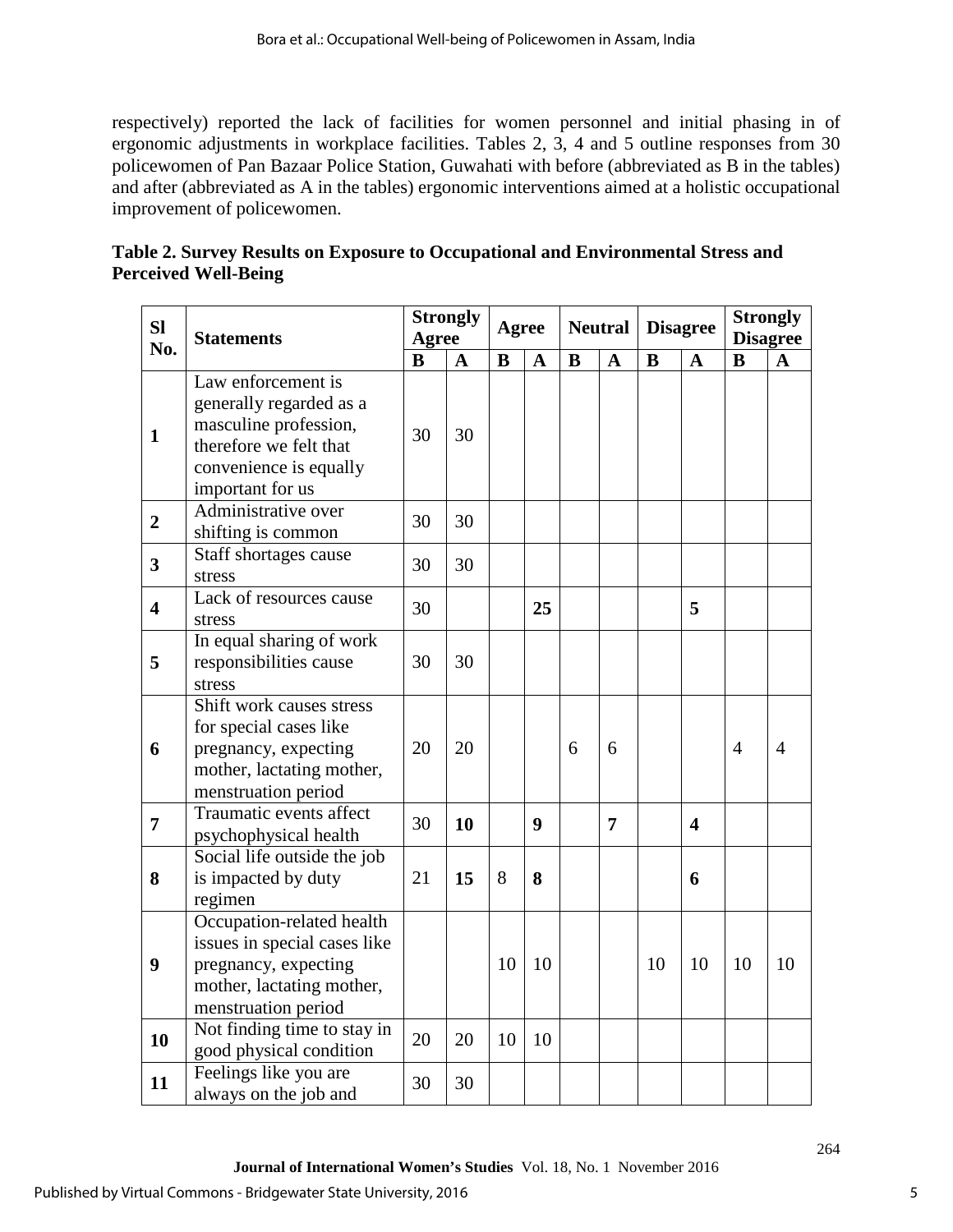|    | other responsibilities are                                                                                                                    |    |                         |    |    |    |    |    |    |                         |
|----|-----------------------------------------------------------------------------------------------------------------------------------------------|----|-------------------------|----|----|----|----|----|----|-------------------------|
|    | compromised                                                                                                                                   |    |                         |    |    |    |    |    |    |                         |
| 12 | Working beyond working<br>hours brings boredom                                                                                                | 30 | 40                      |    |    |    |    |    |    |                         |
| 13 | Noisy work area                                                                                                                               | 5  | 5                       | 10 | 10 | 10 | 10 | 5  | 5  |                         |
| 14 | Frequent interruptions<br>bring disturbance in the<br>work place                                                                              |    |                         |    |    |    |    | 30 | 30 |                         |
| 15 | Inadequate or poor quality<br>equipment/maintenance                                                                                           |    |                         | 24 | 24 |    |    | 6  | 6  |                         |
| 16 | Unfair work environment<br>in this job                                                                                                        | 30 | $\overline{\mathbf{3}}$ |    | 6  |    |    |    | 17 | $\overline{\mathbf{4}}$ |
| 17 | Lack of a modern<br>system/apparatus on duty                                                                                                  | 43 | 43                      |    |    |    |    |    |    |                         |
| 18 | Occupational health issues<br>(e.g. back pain, neck pain,<br>joint pain)                                                                      | 27 | 27                      | 10 | 10 |    |    | 6  | 6  |                         |
| 19 | A good infrastructure<br>brings satisfactions while<br>doing work                                                                             | 30 | 10                      | 20 |    |    |    |    |    |                         |
| 20 | Lack of resources in<br>professional/promotional                                                                                              | 30 | 30                      |    |    |    |    |    |    |                         |
| 21 | Working alone at night is<br>risky and I don't feel good                                                                                      | 30 | 30                      |    |    |    |    |    |    |                         |
| 22 | Prolong standing affects<br>physical health                                                                                                   | 30 | 30                      |    |    |    |    |    |    |                         |
| 23 | Lack of separate modular<br>convenience/prompt<br>service utilities in every<br>police station                                                | 30 |                         |    |    |    |    |    |    | 30                      |
| 24 | Basic amenities like<br>isolated/separate<br>restrooms and child care<br>units are still a major<br>requirement for women<br>police personnel | 30 |                         |    |    |    |    |    |    | 30                      |
| 25 | Lack of residential<br>accommodation which is<br>seen as one of the major<br>impediments faced by<br>women in joining police<br>force         | 30 | 30                      |    |    |    |    |    |    |                         |
| 26 | While I am involved in<br>outdoor activities such as<br>patrolling, security duty<br>on several occasions,                                    | 24 | 30                      | 6  |    |    |    |    |    |                         |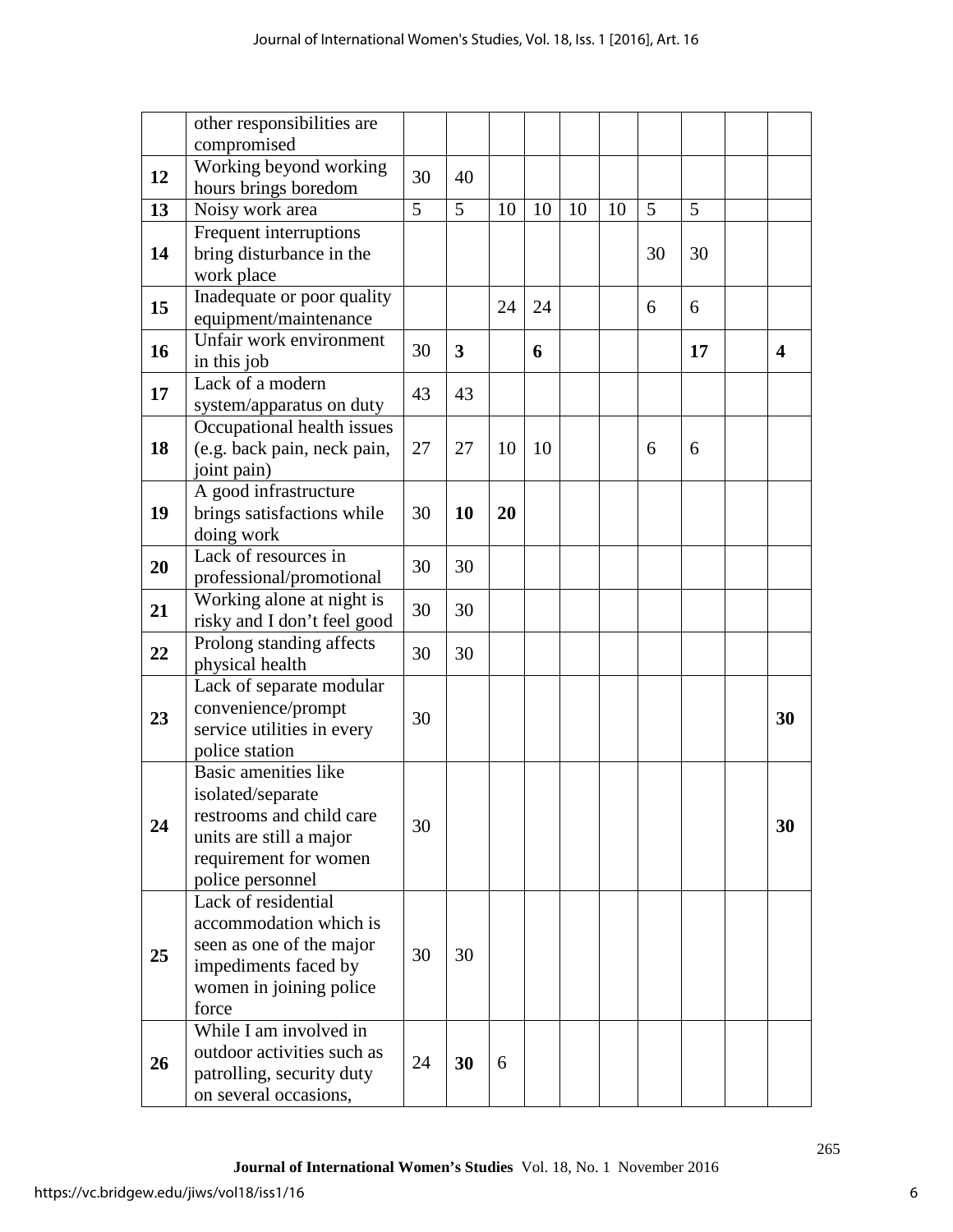|    | touring in and outside the<br>district where mobile<br>convenience facility is a<br>compulsory requirement.                |    |    |    |  |  |  |  |
|----|----------------------------------------------------------------------------------------------------------------------------|----|----|----|--|--|--|--|
| 27 | Crèches/day care centre in<br>the police station for<br>working mother will help<br>them to take care of their<br>children | 20 | 30 | 10 |  |  |  |  |

As stated above, the Ministry of Home Affairs has encouraged the induction and increase in the representation of women in the police force up to 33% while addressing the specific needs of women. Any percentage lower than 33% might represent a barrier to societal interaction, in order to maintain law and order; especially with respect to women specific issues of domestic violence, crimes involving women and injustice to the women. One of the major concerns expressed by the policewomen is the need to improve privacy (The Economic Times, Police and Nation, 2016, 2016). The survey also found that women police offers go for long spells with little or no water to avoid the lack of toilet facilities, while on job. Women police personnel, particularly in the constabulary, find it uncomfortable while travelling in heavy vehicles and trucks to report for work, particularly during periods of menstruation or pregnancy. Under the 'Swachh Bharat' mission (The Economics Time, Police and Nation, 2016), the Government recommended that sanitary pad dispensers be installed at all women's posts and portable toilets should be provided. In addition, the parliamentary report strongly endorsed the need for more day care centres / crèches, school pickup and drop of facilities for children, and clean living quarters and toilet facilities provided to create a comfortable and stress-free workplace. These additions are regarded as factors that will increase workplace performance.

|  |  |  | Table 3. Survey Results for on-the-job Satisfaction |
|--|--|--|-----------------------------------------------------|
|  |  |  |                                                     |

|                         |                                                                               | Yes |    | N <sub>0</sub> |    |
|-------------------------|-------------------------------------------------------------------------------|-----|----|----------------|----|
|                         |                                                                               | B   | A  | B              | A  |
|                         | Public attitude towards women police is awkward                               |     |    | 30             | 30 |
| $\overline{2}$          | Lack of separate utility facilities in police stations.                       | 30  |    |                | 30 |
| 3                       | Problems related to training.                                                 | 30  | 30 |                |    |
| $\overline{\mathbf{4}}$ | Govt. accommodation for women's hygiene and health issues                     |     |    | 30             | 30 |
| 5                       | Difficulties faced in upbringing of children-day care centre is essential     |     |    | 30             | 30 |
| 6                       | Need to have a better working environment in terms of infrastructure          | 30  |    |                | 30 |
| 7                       | Provision of separate toilet facility at all offices/outposts                 | 30  |    |                | 30 |
| 8                       | A modular mobile convenience facility while outdoor duty an<br>immediate need | 30  |    |                | 30 |

Job satisfaction is a pivotal component of an organization's effective and efficient productivity. Most women in the police force are not satisfied with their working conditions (Rizvi, 2015). In order to address these problems, the Government of India issued guidelines in February 2013, through the Modernization of State Police Force Scheme, asking the Government of India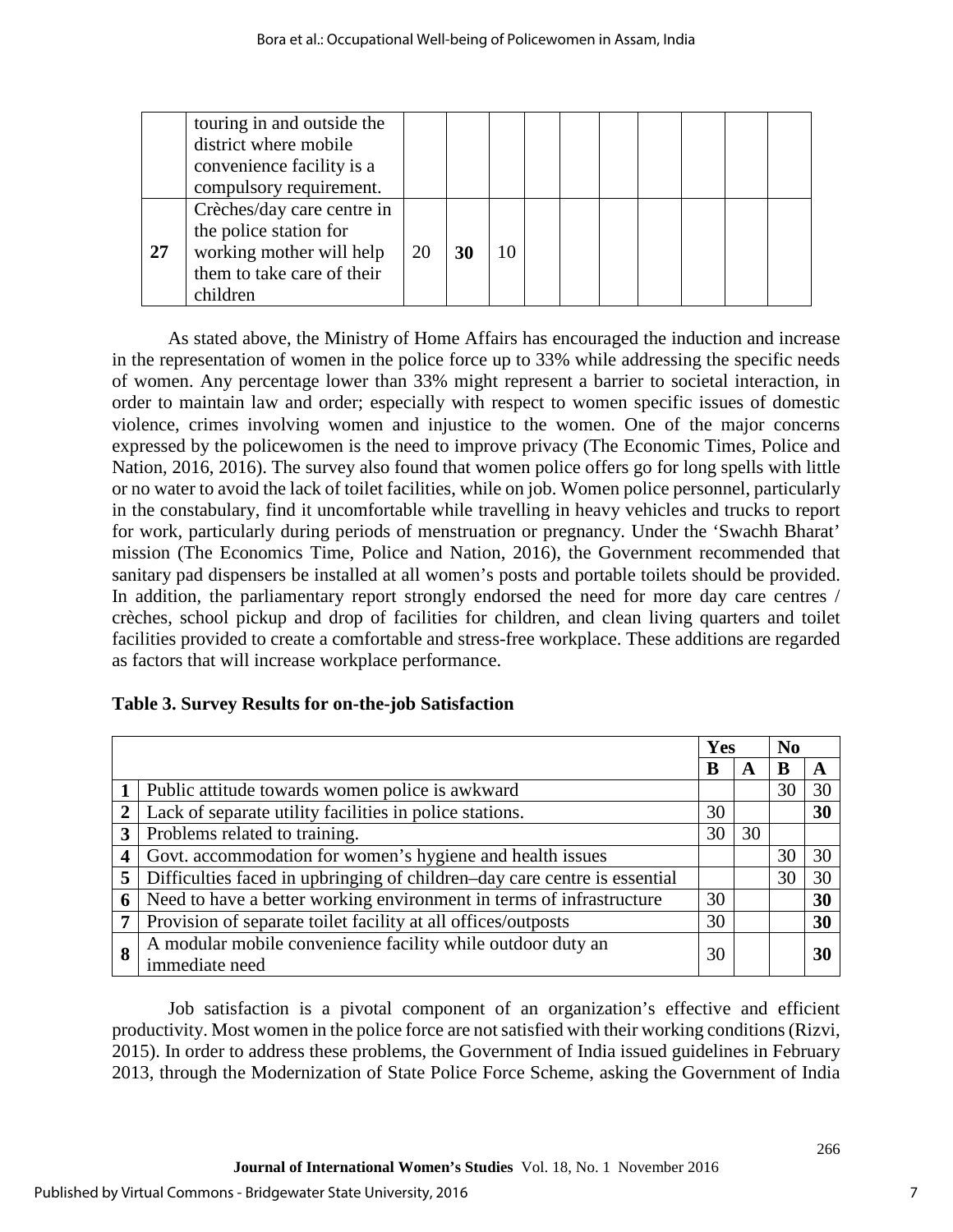at large, extended to Assam Government, to provide women officers with separate toilets, crèches, and restrooms (Rao, 2015). This is still in the implementation stage in Assam.

## **TABLE 4. On-the-job Burn-Out**

|                |                                                                                              | <b>Strongly</b><br>Agree |                  | <b>Agree</b> |          | <b>Neutr</b><br>al |   | <b>Disagre</b><br>e |    | <b>Strongl</b><br>y<br><b>Disagre</b><br>e |    |
|----------------|----------------------------------------------------------------------------------------------|--------------------------|------------------|--------------|----------|--------------------|---|---------------------|----|--------------------------------------------|----|
|                |                                                                                              |                          |                  | $\mathbf A$  | $\bf{B}$ | $\mathbf A$        | B | $\mathbf A$         | B  | $\overline{\mathbf{A}}$                    | B  |
| $\mathbf{1}$   | My work is emotionally<br>exhaustive                                                         | 10                       | $\boldsymbol{9}$ | 5            | 10       | 9                  | 5 | 6                   | 6  |                                            |    |
| $\overline{2}$ | I feel burnt out because of<br>my work.                                                      | 30                       | 30               |              |          |                    |   |                     |    |                                            |    |
| 3              | My work frustrates me.                                                                       |                          |                  |              |          |                    |   | 30                  | 30 |                                            |    |
| $\overline{4}$ | I feel burn out at the end<br>of the working day.                                            |                          | 30               |              |          |                    |   |                     |    |                                            |    |
| 5              | I feel exhausted in the<br>morning only by the<br>thought of another similar<br>day at work. |                          | 30               |              |          |                    |   |                     |    |                                            |    |
| 6              | I feel quite energetic while<br>passing time with family,<br>friends and relations           | 30                       | 30               |              |          |                    |   |                     |    |                                            |    |
| $\tau$         | I feel I am being paid a<br>fair amount for the work I<br>do.                                | 20                       | $\overline{20}$  | 10           | 10       |                    |   |                     |    |                                            |    |
| 8              | My supervisor is quite<br>competent in doing his/her<br>job.                                 | 30                       | 30               |              |          |                    |   |                     |    |                                            |    |
| 9              | When I do a good job, I<br>receive the recognition for<br>it that I should receive.          | 30                       | 30               |              |          |                    |   |                     |    |                                            |    |
| 10             | The benefits we receive<br>are as good as most other<br>organizations offer.                 |                          |                  |              |          |                    |   |                     |    | 30                                         | 30 |
| 11             | Many of our rules and<br>procedures make doing a<br>good job simple.                         |                          |                  |              |          | 9                  | 9 | 10                  | 10 | 11                                         | 11 |
| 12             | Those who do well on the<br>job stand a fair chance of<br>being promoted.                    |                          |                  |              |          |                    |   | 25                  | 5  | 25                                         | 5  |

Occupational stress unavoidably leads to the development of negative outcomes for women police personnel. Deprivation of general well-being, reduced levels of satisfaction and obligations to the organization have each been acknowledged as the sources of occupational stress experienced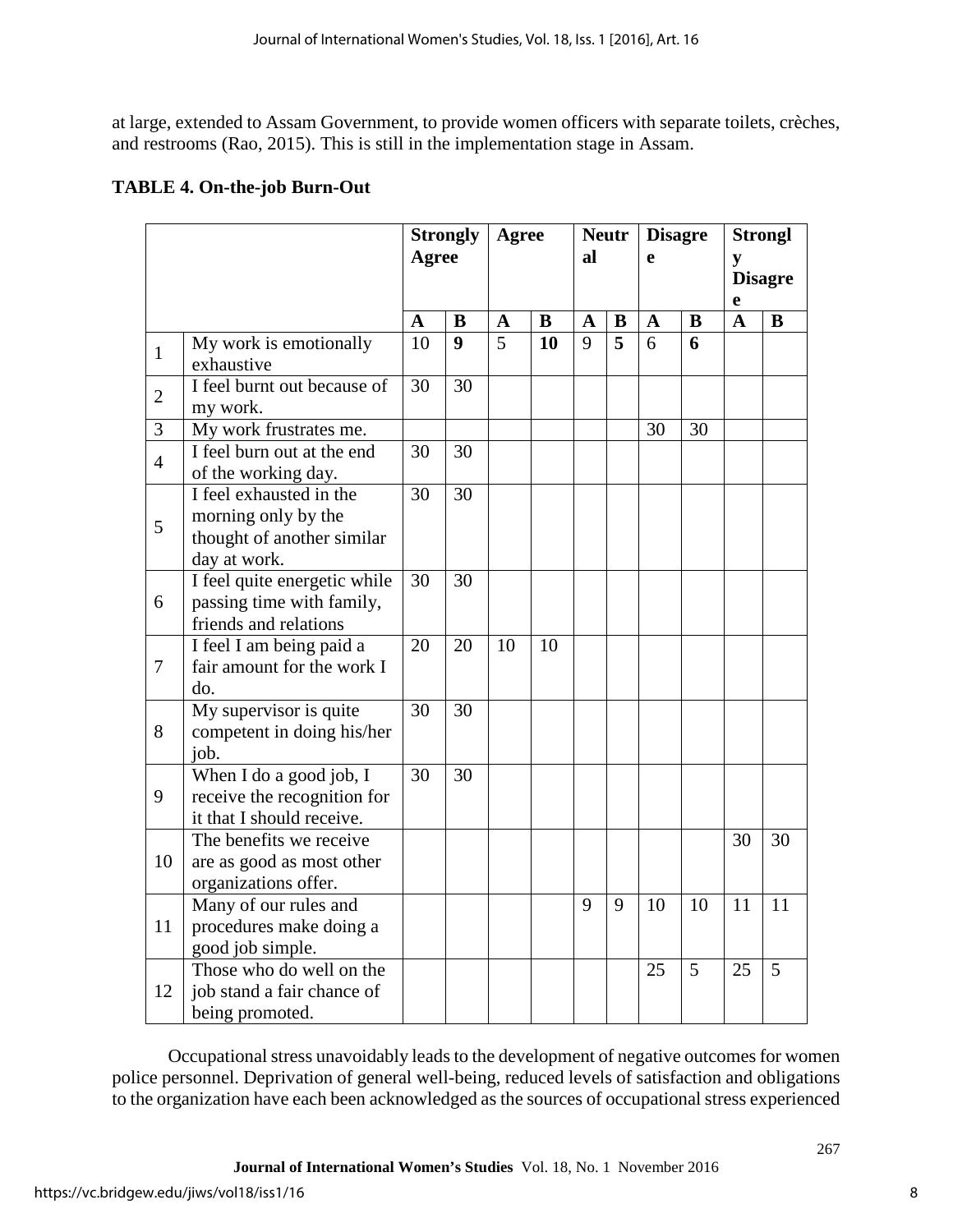by employees. The outcome of this stress is harmful to the entire society in addition to the organization (Nikam, 2014). Additional features of workplace dissatisfaction include late night duties, lack of regular holidays and work schedules and gender discrimination from male officers. These communal needs should be addressed urgently; ergonomic design interventions can constitute an improved, amiable workplace, most importantly to enhance job satisfaction and improved workplace attitudes.

## **Ergonomic Recommendations**

To address the above findings, a 2D schematic design layout of a police station was prepared, taking into consideration workplace comfort and basic amenities for both women and men. These include women's restrooms with toilet facilities; officers' rooms for both male and female police; one reporting room; one office for male police and one for female police, separate restrooms, canteen, jail, day care centres, a records room, reception, WC (toilet for visiting women) and an officers' room [Bureau of Police Research and Development (BPRD), 2015]. A layout of the Bazar Police Station was created, including the interior with the arrangement of furniture, fitting and fixtures (Fig. 1  $\&$  Fig. 2). As mentioned earlier, these plans were shared with higher authorities of Assam Police and the designs were provisionally approved. Some of them have been implemented as the component of preliminary stage action plan for all women police station.



**Figure 1: Layout of an existing police station of Pan Bazar**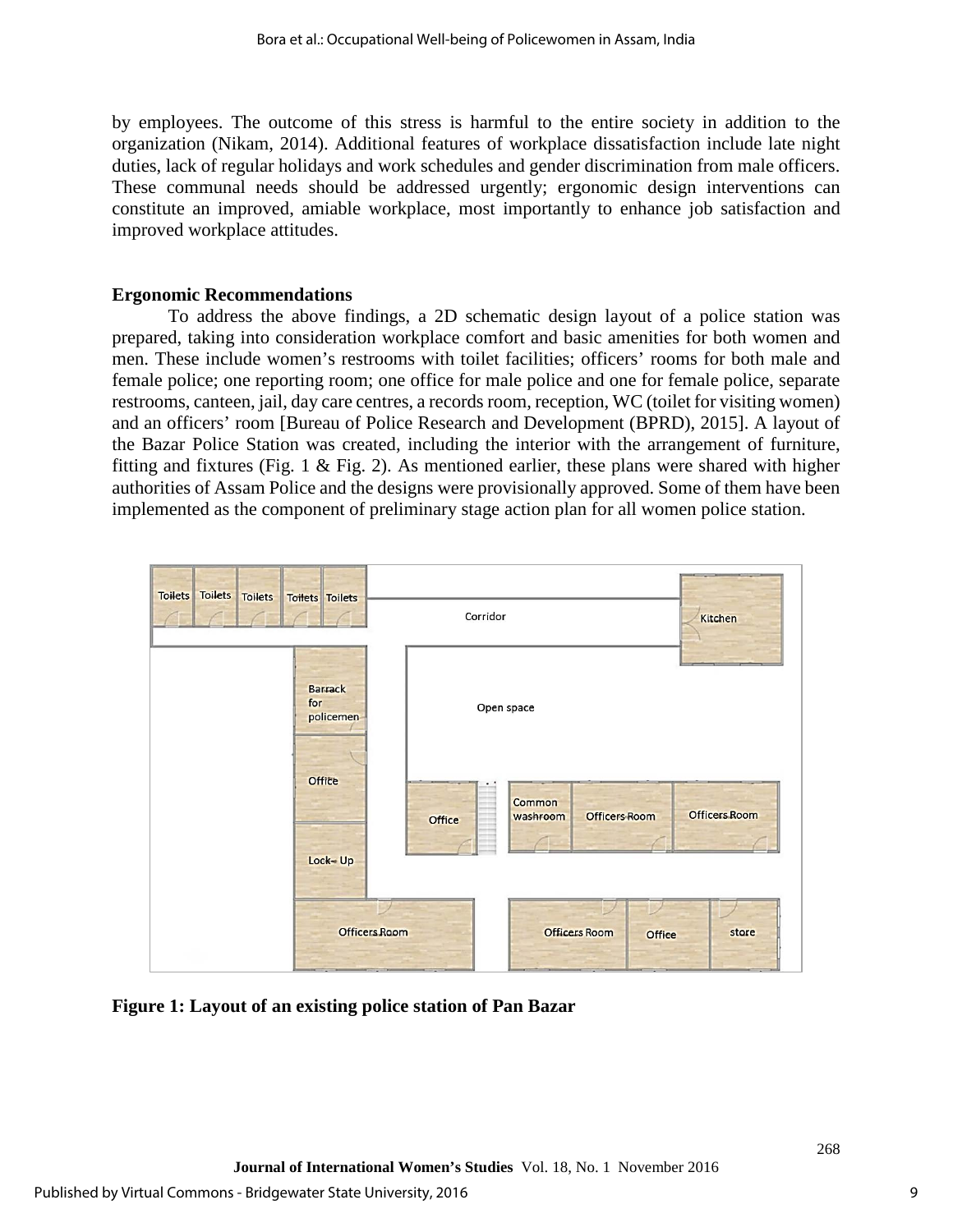

**Figure 2: Design layout of a Pan Bazar police station along with arrangement of furniture, fittings and fixtures**

In addition, flexibility will improve overall workplace productivity. A mobile utility van for women police officers during patrol duty is imperative due to lack of adequate facilities in the vicinity. Ideally, multi-utility vans with a washroom and pantry, and restroom, will allow police offers who stand for hours together to freshen up or rest for a bit. Exhaustion and abstinence from basic physiological necessities produces various medical problems, including kidney stones and pregnancy-related problems (Bhula et al, 2015). In the north-eastern part of India, Assam is reportedly lagging behind in this regard.

In addition to the workspace, the researchers developed a schematic model of a dismountable and modular mobile utility van for policewomen, with an interior plan aiming to reduce occupation hazards, increase job satisfaction and reduce work burnout while on duty (Fig. 3). In addition, police personnel requested a model of a utility van with a schematic interior combined male and female facilities, to ensure improved working conditions of both the genders (Fig. 4).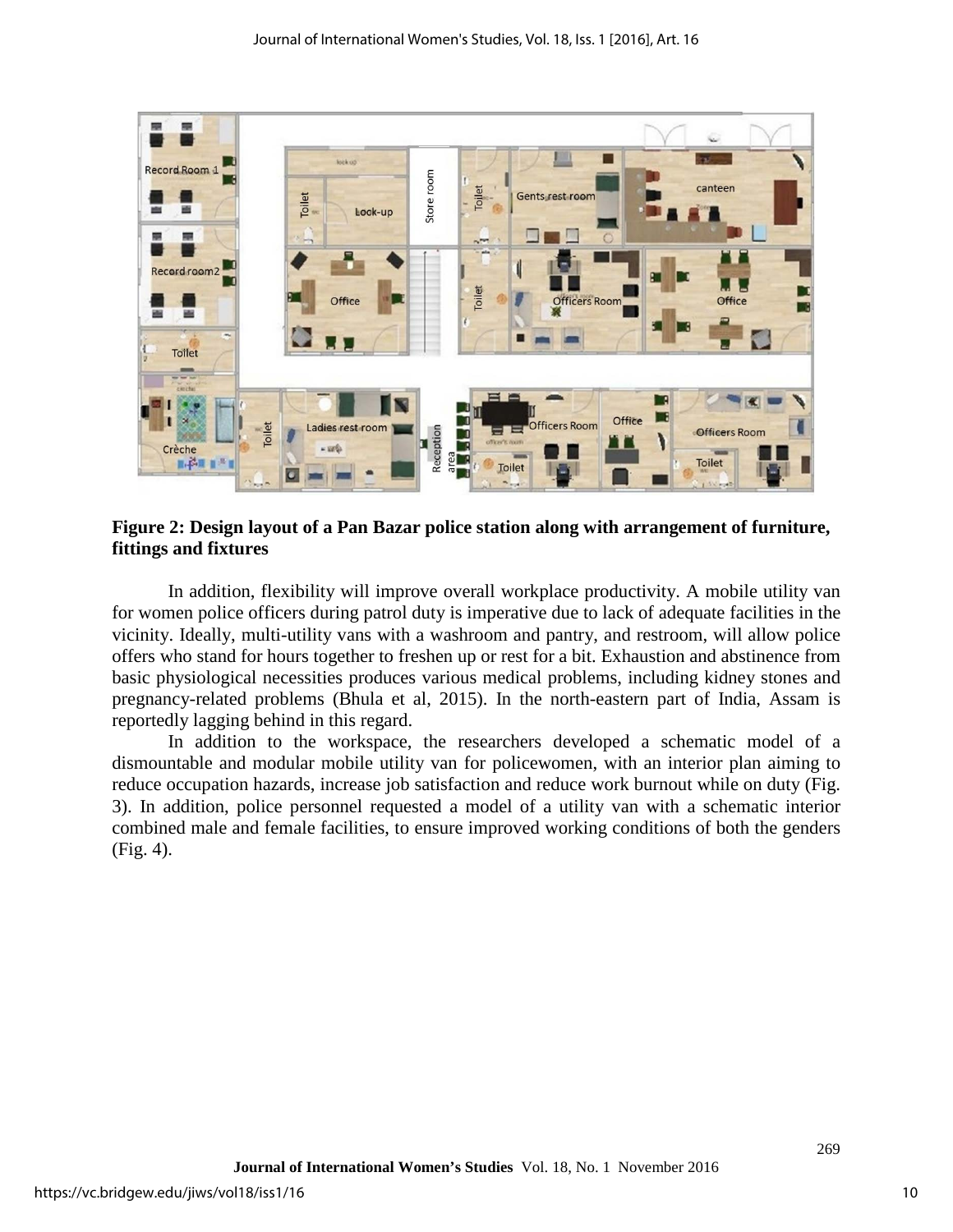

**Figure 3. Schematic interior concept of utility van for women police** 



**Fig.4. Schematic interior concept of utility van for both men and women**

## **Conclusion**

The study examined the need to address the concerns of women police officers, contributing to occupational stress in Assam. Ergonomic design interventions in basic areas such as implementation of a separate convenience facility would offer them a better workplace at Pan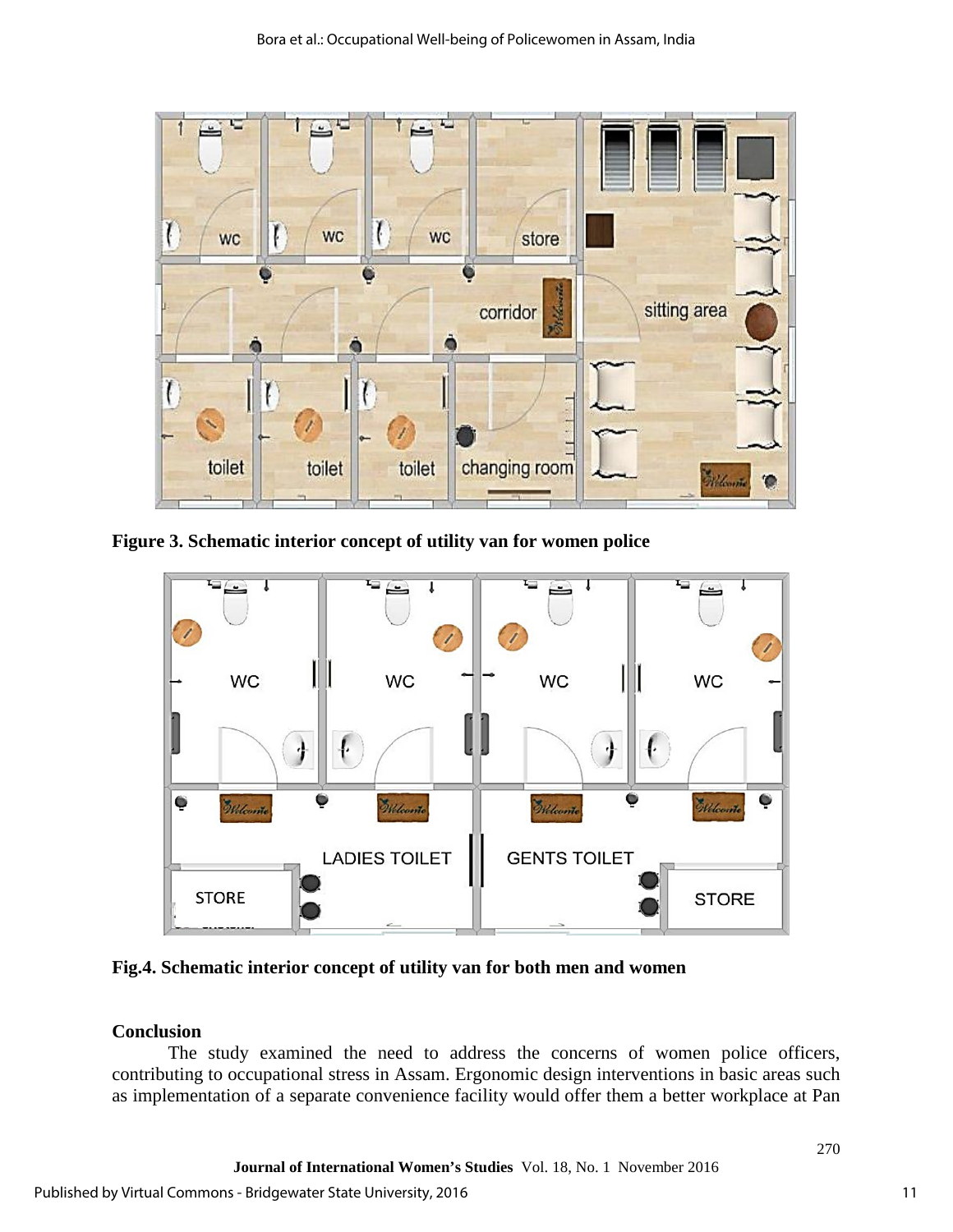Bazar Police Station, Guwahati. The layout and schematic design plan of a better police station as well as a better utility van was shared with the higher authorities of Assam Police. They have agreed that the models would definitely help policewomen to cope with various kinds of on-thejob stresses; and they felt persuaded to implement the changes in the next few years.

The limitation of a relatively small sample size in the present study was due to the fact that, only 60 policewomen are posted in Guwahati assigned to differential duties. At any time, however, there were 2-3 policewomen available at the police station, and others were on duty citywide. As the Assam police force works to build the numbers of women police officers, with the assistance of the Government (overseeing the implementation of the 33% quota for Assam and elsewhere) the demands of women's workplace concerns will become intensified. This research reflects the need-of-the-hour, representing a workforce in transition to meet the goals of gender equality and equal opportunity. The success of integrating women into male dominated professions depends on attention to the new needs introduced by women employees and the support of both the Government and the workplace in meeting them.